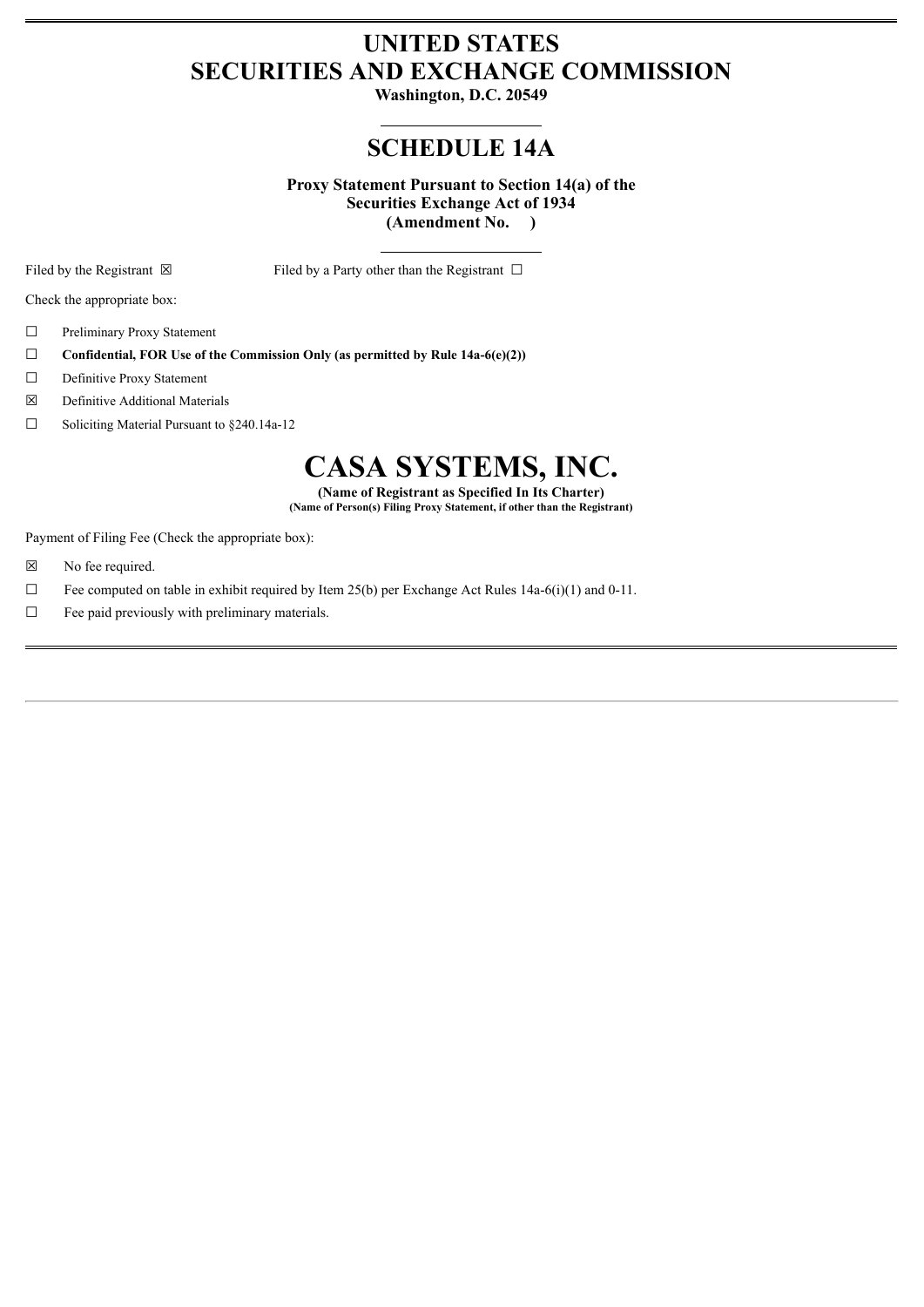

P.O. BOX 8016, CARY, NC 27512-9903

#### Casa Systems, Inc. **Important Notice Regarding the Availability** of Proxy Materials

Stockholders Meeting to be held on May 12, 2022

For Stockholders of record as of March 21, 2022

This communication presents only an overview of the more complete proxy materials that are available to you on the Internet.<br>This is not a ballot. You cannot use this notice to vote your<br>shares. We encourage you to access and review all of the important information contained in the proxy materials before voting.

To view the proxy materials, and to obtain directions to attend the meeting, go to: www.proxydocs.com/CASA

To vote your proxy while visiting this site, you will need the 12 digit control number in the box below.

Under United States Securities and Exchange Commission rules, proxy Conservation of the delivered in paper. Proxy materials can be materials do not have to be delivered in paper. Proxy materials can be distributed by making them available on the internet.



## For a convenient way to view proxy materials and VOTE go to www.proxydocs.com/CASA



Have the 12 digit control number located in the shaded box above available when you access the website and follow the instructions.

If you want to receive a paper or e-mail copy of the proxy material, you must request one. There is no charge to you for requesting a copy. In order to receive a paper package in time for this year's meeting, you must make this request on or before May 02, 2022.

To order paper materials, use one of the following methods.



#### Casa Systems, Inc.

Meeting Type: Annual Meeting of Stockholders Date: Thursday, May 12, 2022<br>Time: 10:00 AM, Eastern Time Place: Annual Meeting to be held live via the Internet please visit www.proxydocs.com/CASA for more details

You must pre-register to attend the meeting online and/or participate at www.proxydocs.com/CASA.

SEE REVERSE FOR FULL AGENDA